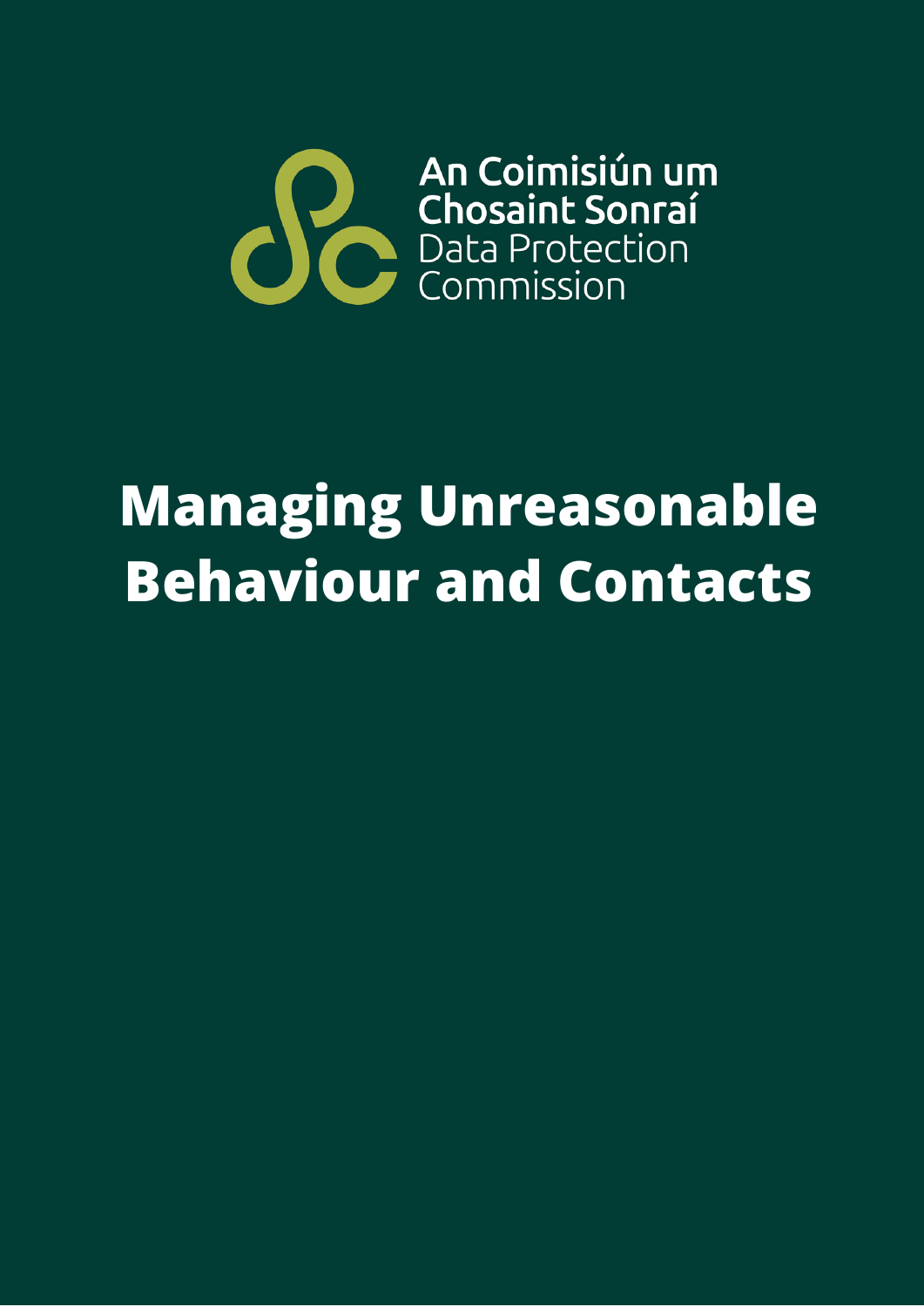### **Introduction**

The Customer Service Charter of the Data Protection Commission (DPC) reflects the mutual expectations of the DPC and its customers and seeks to ensure that our organisation conforms to the highest principles of professional public service. The Charter outlines the entitlements of individuals in their dealings with DPC staff. Equally, it outlines our expectation that people engaging with the DPC will provide all the facts and give full co-operation to enable us to deal effectively with their data protection concerns.

The DPC values the feedback on our services that we receive through our [customer](mailto:customerservicecomplaints@dataprotection.ie) service [email](mailto:customerservicecomplaints@dataprotection.ie) and is committed to dealing with all complaints fairly and impartially. However, a small number of individuals pursue their complaints in a manner where the frequency or nature of their contact with us takes up a disproportionate amount of time and resources making it difficult for us to deal with their complaint and affecting our ability to carry out our core functions.

### **How should I behave when engaging with the DPC?**

All customers who interact with the DPC are treated with fairness and respect. Our experience is that most people who engage with our office tend to do so in a reasonable manner. We understand that having concerns in relation to your personal data can be stressful and, from time to time, this stress may show in how you interact with this office.

Our staff will endeavour to assist you but should not be expected to tolerate behaviour that is abusive, offensive, threatening or, due to the frequency of contact, takes up too much time and resources that could be spent dealing with other queries and concerns from the public.

The substance of a query or concern dictates the level of resources dedicated to it, not a complainant's demands or behaviour. Unreasonable complainant behaviour does not preclude there being a valid data protection query or concern.

#### **What kind of behaviour is unacceptable from our customers?**

The following types of behaviour are unacceptable:

**Unreasonable persistence** –the actions of persistent customers are unacceptable when they take up a disproportionate amount of time and resources. Some customers may not accept that the DPC is unable to assist them further than the level of service already provided. This can include, but is not limited to, persistent refusal to accept a decision made on a complaint or continuing to pursue a complaint without presenting new information.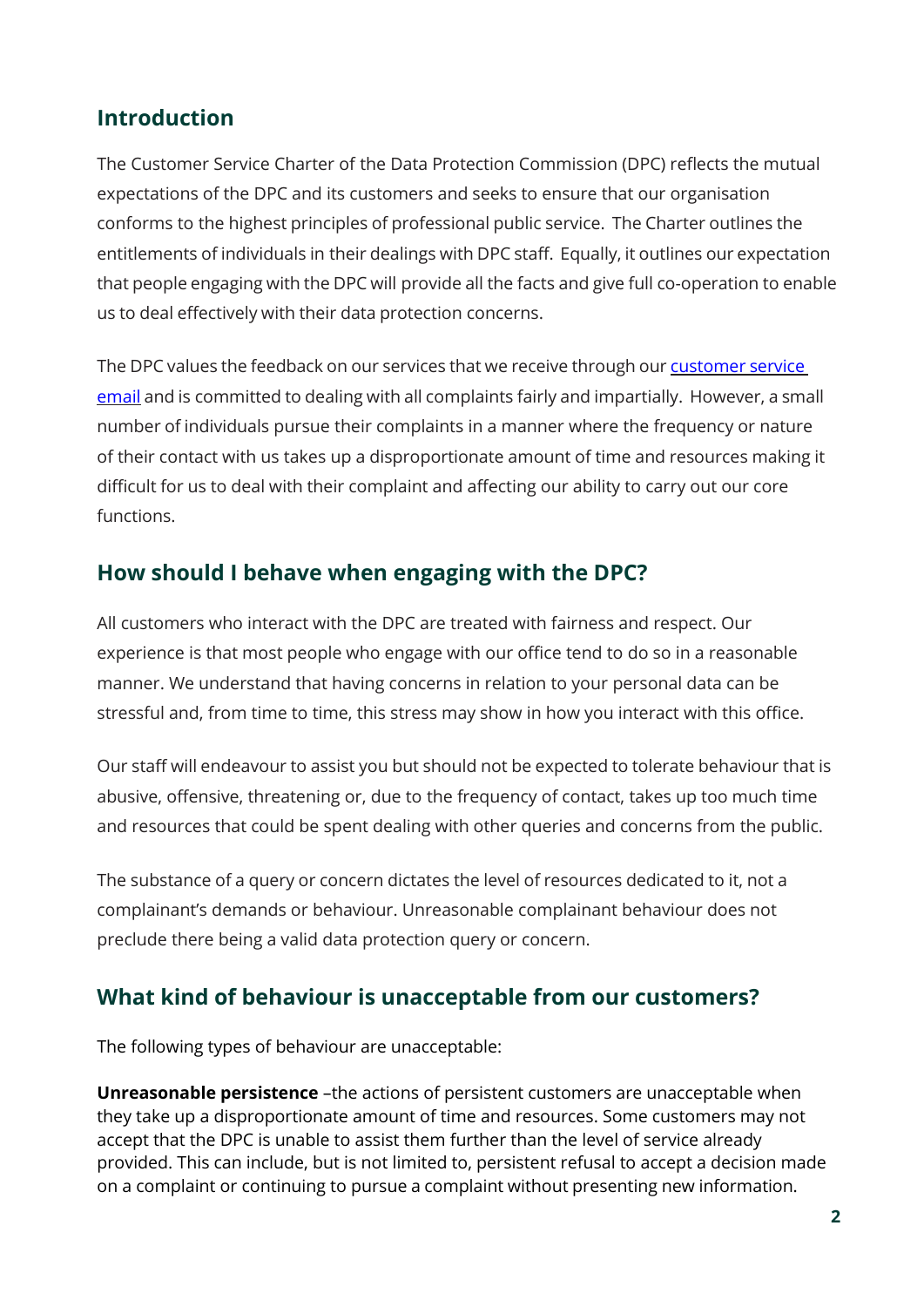Customer action may also be considered unreasonably persistent if all review mechanisms have been exhausted and the customer continues to challenge the DPC's decision relating to their complaint or dispute.

**Unreasonable demands** – this can include insisting on investigation which falls outside the scope of the DPC's remit, demanding responses within an unreasonable timescale, continual emails, calls or letters, telling the DPC how to perform an investigation, or looking for a solution that is unrealistic or disproportionate.

**Unreasonable lack of co-operation** – customers must present their query or concern in an organised manner. Unreasonable lack of co-operation can include: not identifying the issue(s) clearly, presenting too much information and expecting a swift response, a complainant changing the basis of their complaint in the middle of their engagement with the DPC or being misleading with the facts of their concern.

**Unreasonable arguments** – customers may not make unreasonable arguments. Examples include, but are not limited to, exaggerating issues, presenting irrelevant or unreasonable arguments, a complainant insisting that their version of events is accepted as fact where there is no objective evidence to support it, refusing to consider other versions of events, or being guided by desire for revenge or a grudge against another person or organisation.

**Unreasonable behaviour** – this may include but is not limited to threats of violence, abuse of DPC staff, and rude or aggressive conduct.

Only a small number of our complainants engage in unreasonable conduct; the majority of our customers are courteous, forthcoming, and respectful of our staff.

## **What happens if a customer behaves in an unreasonable or unacceptable way?**

If we consider your behaviour to be unreasonable, we will tell you why and ask you to change it. If it might be useful, we will consider changing our service in a way that may help you avoid unreasonable behaviour in the future.

If the unreasonable behaviour continues, we will take action to put limits on your contact with our office. This decision will normally only be taken after a senior staff member has reviewed the situation. Restrictions will be appropriate and in line with the nature of the behaviour. The options we are most likely to consider are:

- asking you to contact us by letter only
- asking you to only make contact with a named staff member
- asking you to call by telephone only on certain days and times
- asking you to enter into an agreement about your future conduct